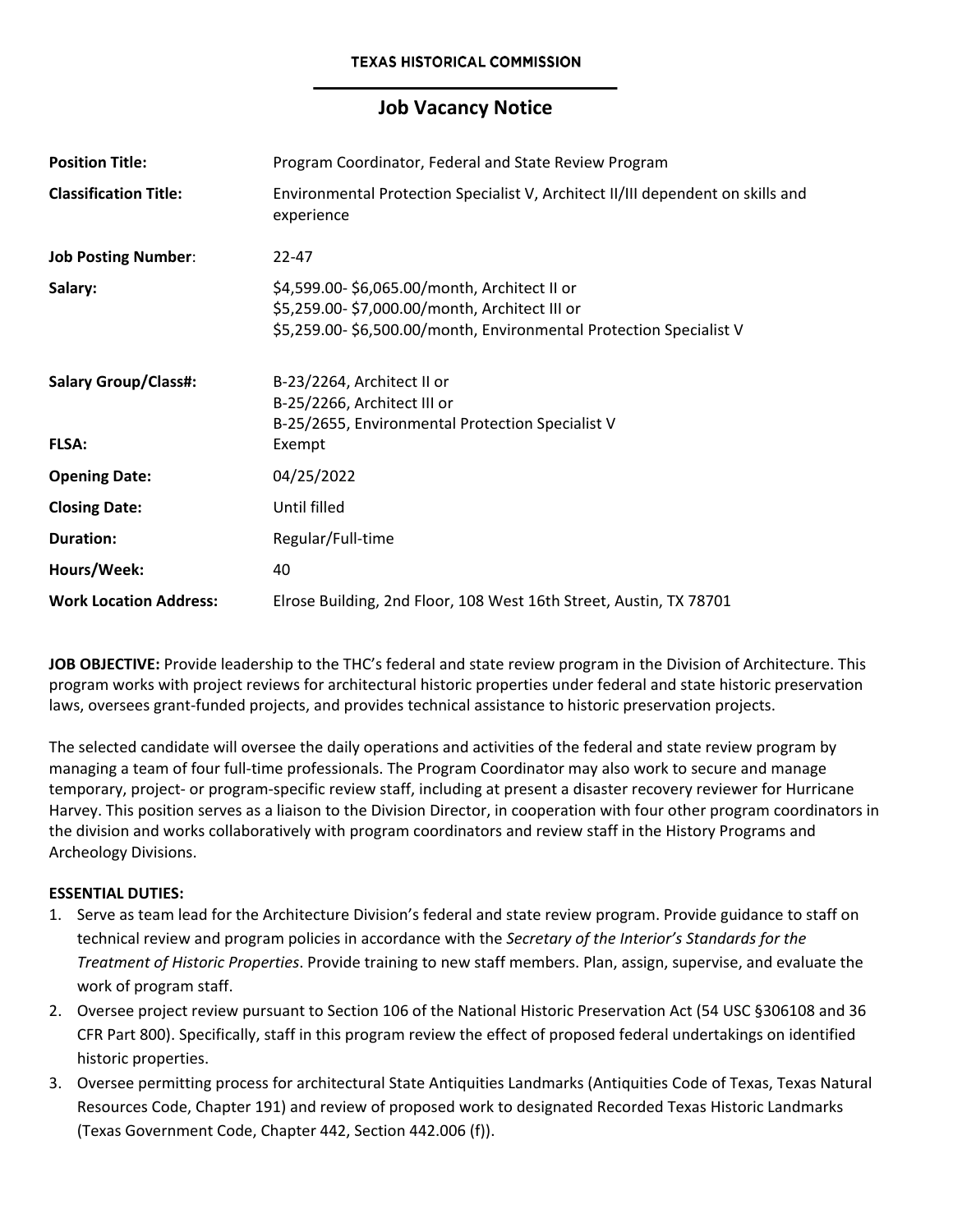- 4. Assist the Texas Preservation Trust Fund Grant Program Coordinator with scoring, award, and oversight of architectural grants.
- 5. Assist in the development and implementation of easement policies and procedures as the division's easement program evolves. Oversee the establishment, amendment, and in rare cases, cancelation of preservation easements and covenants created pursuant to grants through the Texas Preservation Trust Fund and Certified Local Government grant programs or related to the disposal of federal historic properties. Oversee review of work under and monitoring of such covenants and easements.
- 6. Work cooperatively with lead reviewers in the History Programs and Archeology Divisions on review procedures, and with the Courthouse and Tax Credit programs in the Division of Architecture on management of overlapping reviews.
- 7. Provide guidance to federal and state review staff in the development and integration of new methods and procedures. Work closely with administrative staff to monitor tracking of projects. Serve as the Division of Architecture liaison to the eTRAC (electronic THC Review and Compliance) working group to recommend further improvements to the system.
- 8. Directly manage high profile, controversial, or precedent-setting projects at the direction of the Executive Director and/or Division Director.
- 9. Provide program consultative and technical assistance to agency staff, governmental agencies, community organizations, and the general public.
- 10. Work with community and professional groups to coordinate, improve, and stimulate interest in the agency's architectural programs.
- 11. Develop and update content on the agency website.
- 12. Develop agenda items, supporting materials, and presentations for the Commission and Antiquities Advisory Board as needed.
- 13. Identify areas of needed change and make recommendations to the Division Director. When necessary, develop revisions to program policies and procedures, including through changes to agency administrative rules (Texas Administrative Code, Title 13, Chapters 15, 17, 21, and 26).
- 14. Maintain program policy and procedure manual for the federal and state review program and assist in maintaining the eTRAC users guide.
- 15. Work under minimal supervision, with extensive latitude for the use of initiative and independent judgement.
- 16. Adhere to established work schedule with regular attendance.
- 17. Follow all THC safety guidelines/procedures and ethics requirements.

## **NON-ESSENTIAL DUTIES:**

18. Perform other duties as assigned.

### **QUALIFICATIONS/REQUIREMENTS (The application must specifically state how each of the following qualifications are met):**

- Master's degree in historic preservation, architectural history, or a closely related field; or a professional architecture degree (Bachelor or Master of Architecture) from a National Architectural Accreditation Board (NAAB) accredited college or university (or a comparable internationally accredited professional architecture degree) with coursework in historic preservation;
- Minimum four year's full-time professional experience in historic preservation, including review or creation of detailed investigations of historic structures, historic architecture research, and construction drawings and specifications for preservation projects;
- Demonstrated experience with architectural procedures, including in-depth application of the *Secretary of the Interior's Standards for the Treatment of Historic Properties;*
- Demonstrated public speaking and writing skills; and
- Required to travel up to 20% of the work period.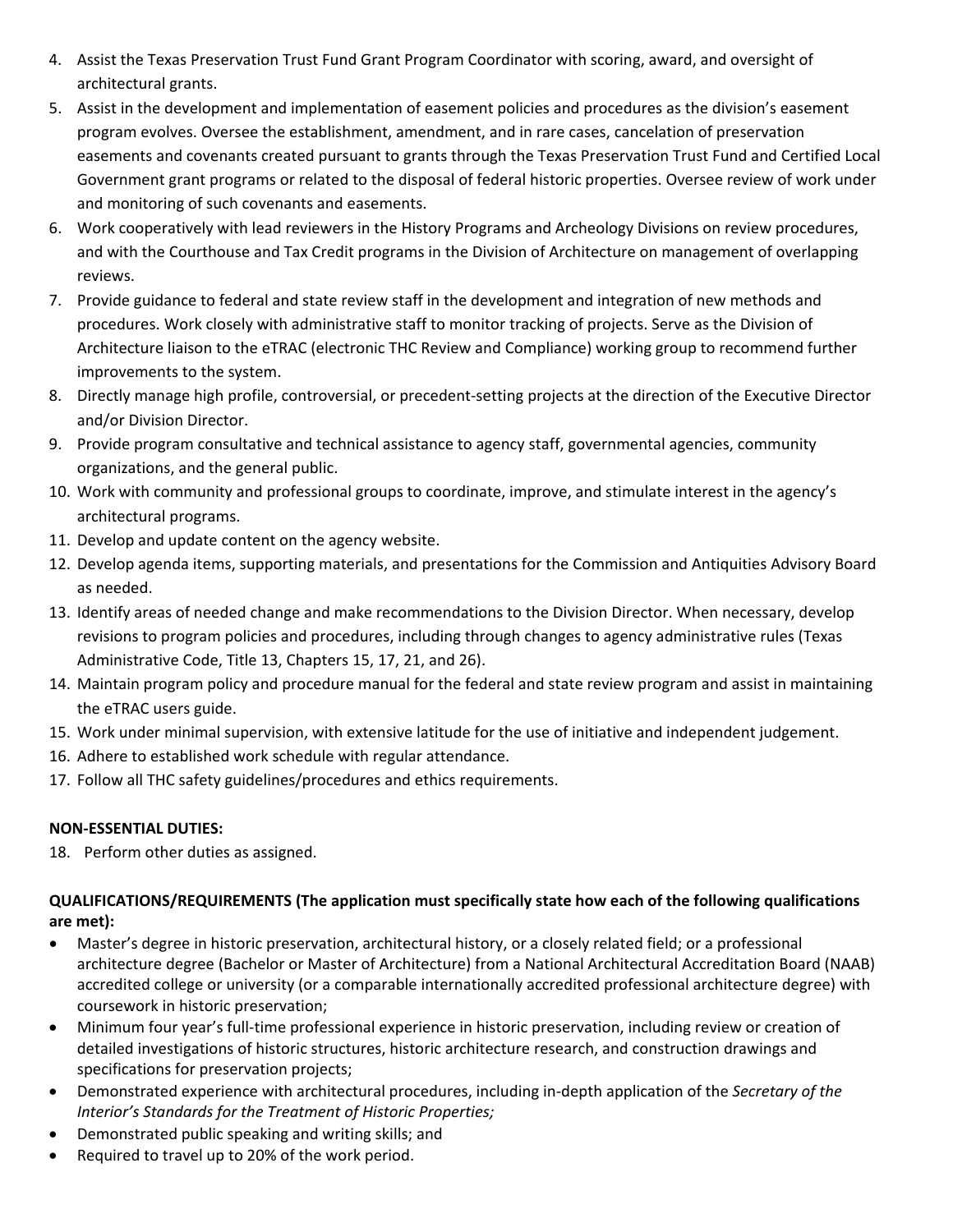#### **PREFER:**

- Experience supervising staff by effectively training and mentoring, delegating tasks, assigning reasonable timelines, coaching team members on quality, and holding team members accountable for work production;
- Six or more years' full-time professional experience in historic preservation;
- Experience with public agency administrative best practices including human resources, procurement, grant administration, and project management;
- Knowledge of and experience with Texas Historical Commission review procedures and policies.

#### **KNOWLEDGE, SKILLS, AND ABILITIES:**

- Knowledge of architectural principles, techniques, and procedures;
- Knowledge of historic and modern building materials and construction methods;
- Knowledge of state and federal laws related to historic preservation;
- Knowledge of building codes, accessible design, and sustainability;
- Skill in interpreting architectural construction drawings and specifications;
- Skill in providing excellent customer service to both internal and external customers;
- Skill in operating a personal computer with word processing, database, and spreadsheet software;
- Ability to gather, assemble, correlate, and analyze facts;
- Ability to work effectively under pressure and meet strict deadlines while maintaining extreme attention to detail;
- Ability to explain complex issues in a clear and concise manner through written and verbal communication;
- Ability to analyze problems, evaluate alternatives, and recommend effective solutions;
- Ability to adapt successfully to change, while continuing to deliver quality results in a timely manner;
- Ability to plan, organize and work independently, within the framework of a diverse team environment with cooperative decision-making;
- Ability to communicate with others using sensitivity, tact, and diplomacy;
- Ability to work in partnership with government officials;
- Ability to exercise sound judgment and discretion; and
- Ability to maintain the highest level of confidentiality.

#### **REGISTRATION, CERTIFICATION, OR LICENSURE:**

Must have or obtain a valid Driver's License and Defensive Driving Course to be able to operate state vehicles. If applying as an architect, must hold an active architectural license with the Texas Board of Architectural Examiners (TBAE) or hold an active architectural license with TBAE within six months of hire.

#### **ENVIRONMENT/PHYSICAL CONDITIONS:**

Normal office work environment and may have exposure to dust and environmental allergens consistent with normal business activities and human contact. Mostly sedentary in nature but may involve walking; standing; pulling and pushing; kneeling, stooping, and bending; performing tasks requiring fine motor skills and coordination; and safely lifting and carrying items weighing up to 30 pounds. Must be able work extended periods at a computer, and may require working extended hours and some evenings, weekends and overnight, as needed. Involves safely operating a state vehicle and driving for long distances and traveling by airplane.

**REMARKS (Application procedures, Special requirements):** State of Texas application must be submitted through the CAPPS [website.](https://capps.taleo.net/careersection/808/jobsearch.ftl?lang=en) Only applicants interviewed will be notified of their selection or non-selection. Resumes will NOT be accepted in place of a completed application.

The Texas Historical Commission is an equal opportunity employer and does not discriminate on the basis of race, color, religion, sex, national origin, genetic information, age or disability in recruitment, selection, appointment, training, promotion, retention, or any other personnel action or deny any benefits or participation in programs or activities which it sponsors.

Section 651.005 of the Government Code requires males, ages 18 through 25, to provide proof of their Selective Service registration or of their exemption from the requirement as a condition of state employment.